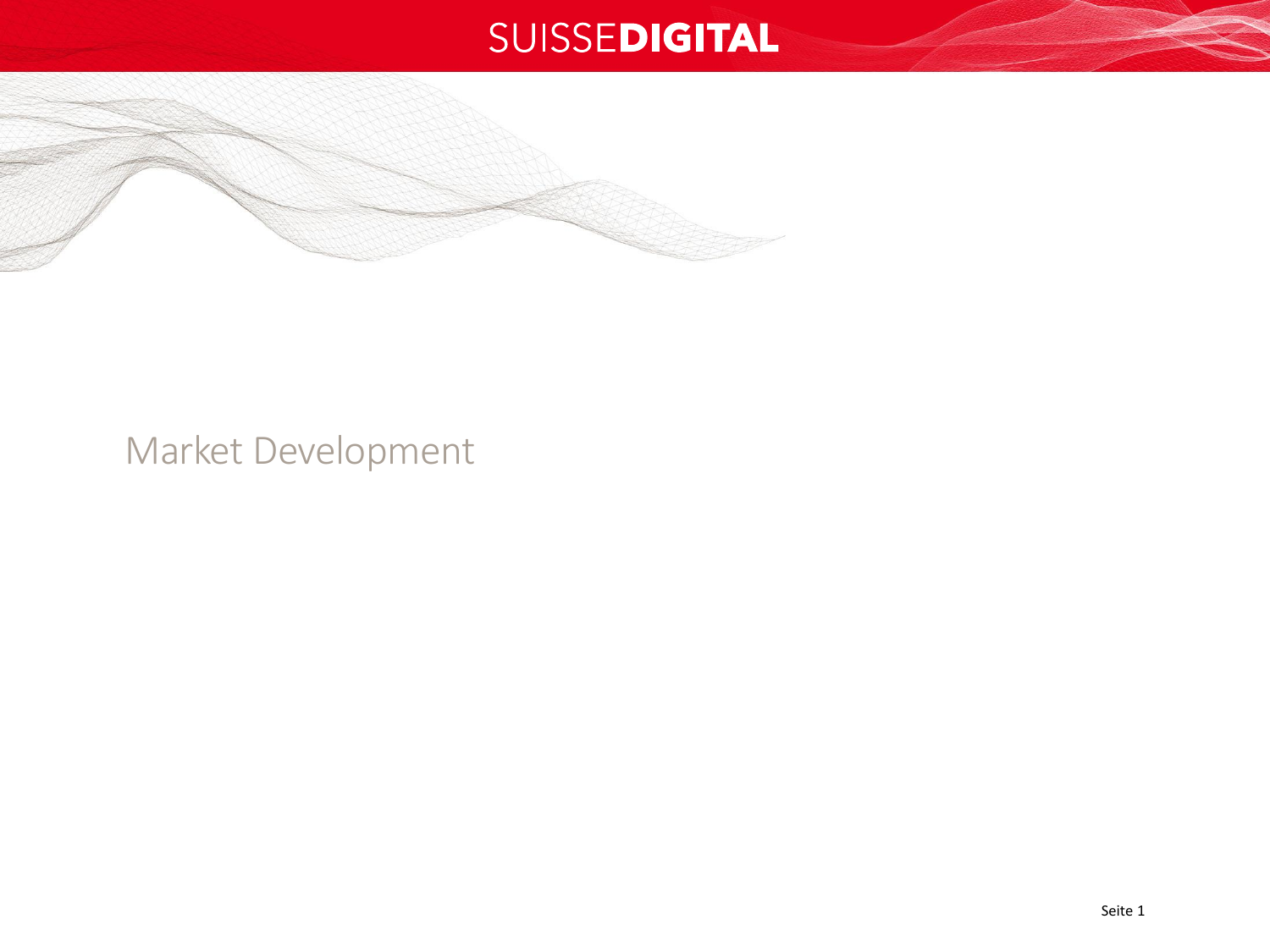#### Overview 2009 - 2019

| <b>CABLE TV</b>                      | 2009      | 2010      | 2011      | 2012      | 2013      | 2014      | 2015        | 2016      | 2017      | 2018       | 2019      |
|--------------------------------------|-----------|-----------|-----------|-----------|-----------|-----------|-------------|-----------|-----------|------------|-----------|
| CableTV subscribers                  | 2'880'325 | 2'850'100 | 2'785'782 | 2'750'000 | 2'692'400 | 2'642'800 | 2'512'300   | 2'432'000 | 2'370'000 | 2'235'000  | 2'123'000 |
| Change from previous year (absolute) | -9'436    | $-30'225$ | $-64'318$ | $-36'000$ | -57'600   | $-49'600$ | $-130'500'$ | $-80'300$ | $-62'000$ | $-135'00C$ | -112'000  |
| Change from previous year (in %)     | $-0.33%$  | 1.05%     | $-2.26%$  | $-1.30%$  | 2.10%     | 1.80%     | $-4.90%$    | $-3.20\%$ | $-2.6%$   | 5.7%       | $-5.0%$   |

| <b>CABLE INTERNET</b>                | 2009 '  | 2010    | 2011    | 2012    | 2013      | 2014      | 2015                | 2016      | 2017      | 2018          | 2019      |
|--------------------------------------|---------|---------|---------|---------|-----------|-----------|---------------------|-----------|-----------|---------------|-----------|
| Cable internet subscribers           | 750'000 | 792'900 | 863'000 | 950'500 | 1'054'800 | 1'150'000 | 1'214'500           | 1'224'000 | 1'245'000 | 1'203'000     | 1'156'500 |
| Change from previous year (absolute) | 20'000  | 42'900  | 70'100  | 87'500  | 104'300   | 95'200    | 64'500 <sup>'</sup> | 9500l     | 21'000.00 | $-42'000.00'$ | $-46'500$ |
| Change from previous year (in %)     | 2.74%   | 72%،د   | 8.84%   | 10.00%  | 11.00%    | 9%        | 5.6%                | 0.8%      | 1.7%      | $-3.4%$       | $-3.9%$   |

| <b>TELEPHONY</b>                     | 2009    | 2010    | 2011    | 2012    | 2013    | 2014    | 2015    | 2016    | 2017    | 2018     | 2019          |
|--------------------------------------|---------|---------|---------|---------|---------|---------|---------|---------|---------|----------|---------------|
| Telephony subscribers                | 365'000 | 402'000 | 484'000 | 573'300 | 642'000 | 665'300 | 718'000 | 736'000 | 791'000 | 783'000  | 774'000       |
| Change from previous year (absolute) | 15'000  | 37'000  | 82'000  | 89'300  | 68'700  | 23'300  | 52'700  | 18'000  | 55'000  | $-8'000$ | -9'000        |
| Change from previous year (in %)     | 4.29%   | 10.14%  | 20.40%  | 18.00%  | 12.00%  | 3.6%    | 7.9%    | 2.5%    | 7.5%    | $-1.0%$  | $-1.2%$       |
| Mobile telephony subscribers         |         |         |         |         |         |         | 43'800  | 102'000 | 150'000 | 197'000  | 275'000       |
| Change from previous year (absolute) |         |         |         |         |         |         |         | 58'200  | 48'000  | 47'000   | <b>78'000</b> |
| Change from previous year (in %)     |         |         |         |         |         |         |         | 133%    | 47.1%   | 31.3%    | 40%           |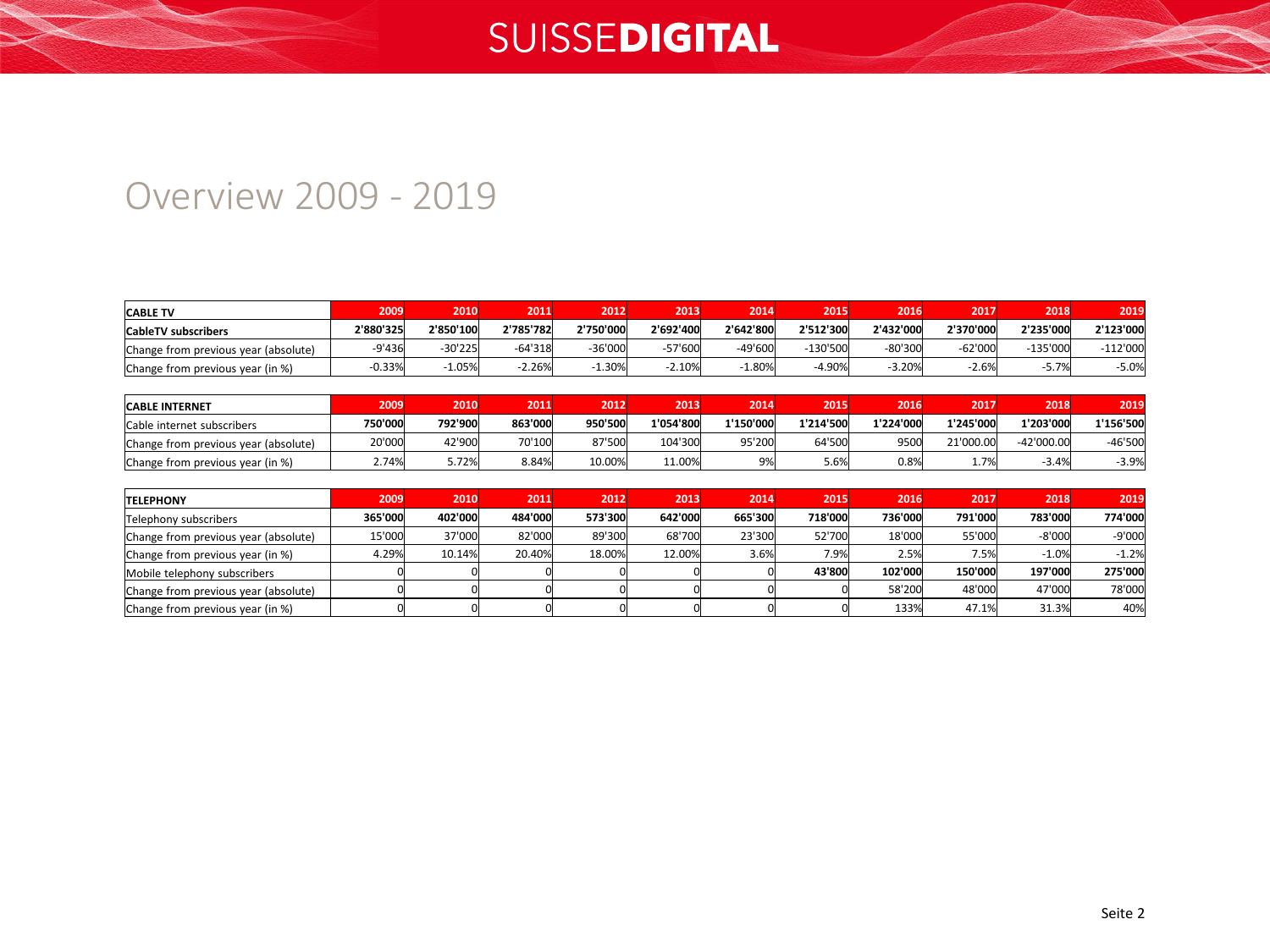